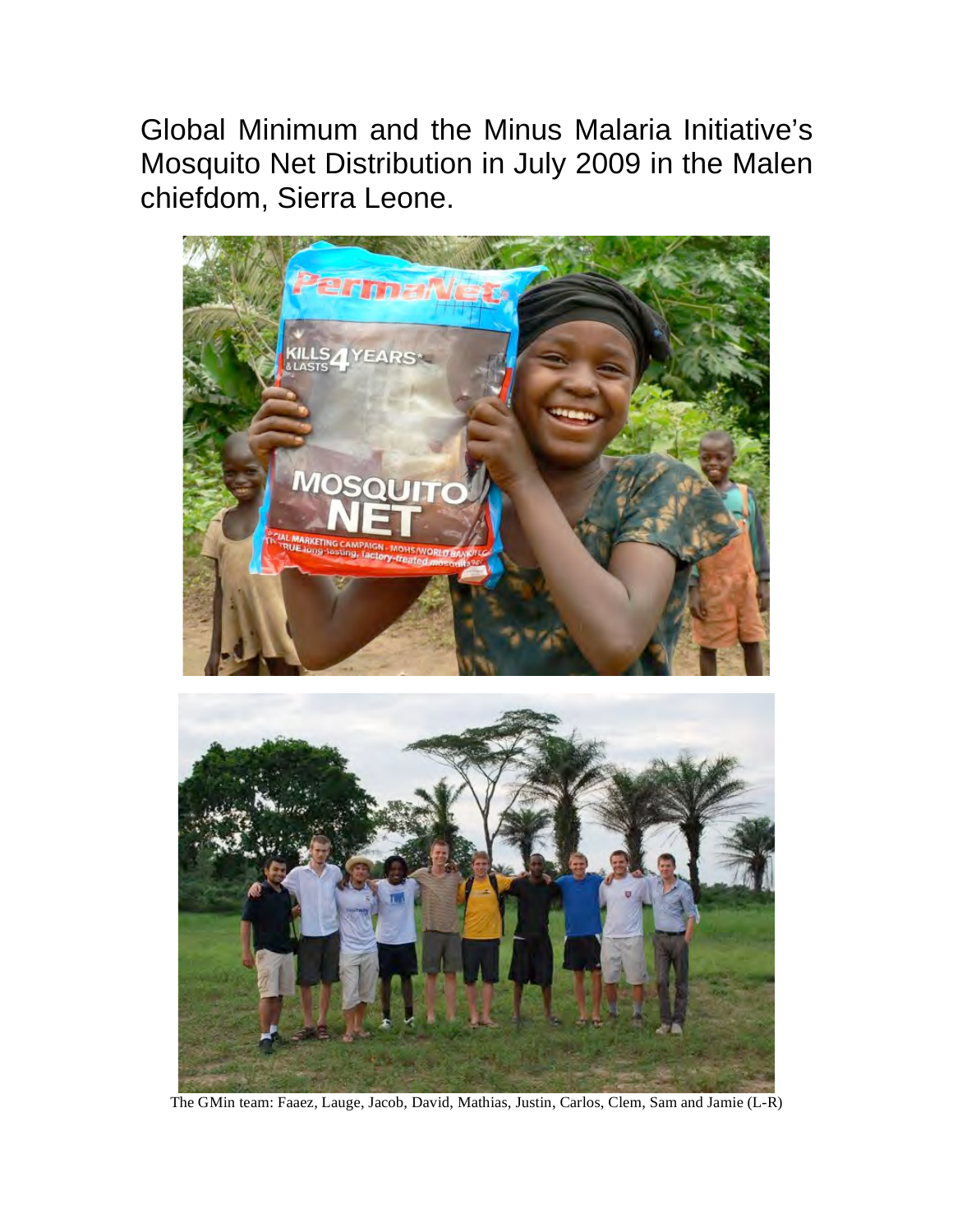During 6 weeks in the summer of 2009, the Global Minimum team distributed 4,000 long lasting insecticide-treated mosquito nets in the Malen Chiefdom in Sierra Leone. Our partner, The Minus Malaria Initiative funded by the Project Pericles Fund at Swarthmore College, carried out the majority of the fundraising for the nets.

The distribution took our team to a new village each day where we visited each individual household. We held town meetings, performed malaria education skits and provided nets to cover every sleeping space.

The result of our distribution by the numbers:

| <b>Mosquito nets distributed:</b>      | 4000 |
|----------------------------------------|------|
| <b>Villages covered:</b>               | 35   |
| <b>Team Members:</b>                   | 12   |
| Miles walked by each member:           | >110 |
| People covered:                        | 8891 |
| <b>Under-fives covered:</b>            | 2257 |
| People per net:                        | 2.3  |
| <b>Average Nets per household:</b>     | 3.8  |
| <b>Population of largest village:</b>  | 850  |
| <b>Population of smallest village:</b> | 25   |
| <b>Years of follow-up:</b>             | 3    |

## *Stage 1 June 14th - June 30th: Freetown*

In Freetown, we coordinated the distribution with three key partners: UNICEF, the Red Cross (RC) and the National Malaria Control Program (NMCP). We shipped our nets to Sierra Leone together with those for the RC's November distribution. The RC cleared the nets and stored them at the NMCP's storage facility. The RC also put us in touch with their volunteers in the Pujehun district, who would be part of our distribution team. The NMCP agreed that we could use one of their trucks to transport the nets from Freetown to the Malen chiefdom if we covered fuel expenses and provided a stipend for the driver. Our own nets were scheduled to arrive July  $5<sup>th</sup>$ , but we were eager to start earlier. So we made an agreement with the NMCP that we could use 4,000 of their nets and then replace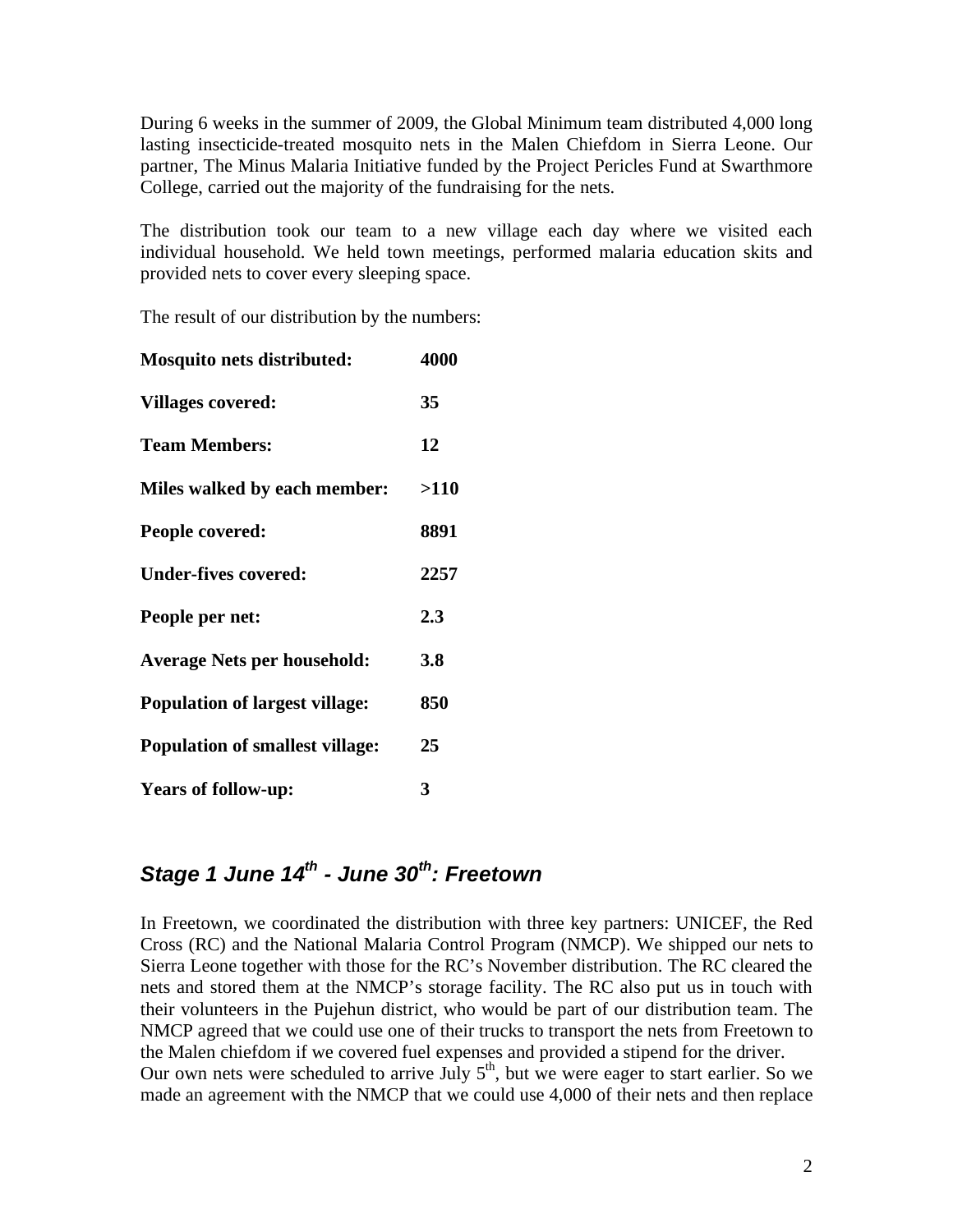them with the 4,000 we would be receiving later. This arrangement was made easy by the fact that the RC and NMCP were already working together on other malaria projects and that the RC store their nets with the NMCP.



Loading the truck in Freetown

# *Stage 2 July 1st - July 5th: Preparing in Sahn*

Sahn is the main village in the Malen Chiefdom, and it's the site of GMin's first distribution in 2007. It is a remote village located approximately 8 hours from Freetown with no electric grid, running water or paved roads. It is a charming and full of friendly people who are mainly farmers. We have built a strong relationship with the locals over the last 2 years, and it was a great boost that everyone in Sahn and in all the other villages considered this project theirs.

After the nets were delivered to Sahn, we still had to distribute the nets among the different recipient villages. We met with the paramount chief, Victor S. Kebbie, and we agreed to cover every village in the southern half of the chiefdom. We mapped out the chiefdom, estimated populations and created a couple of drop-off points from where we could get nets for each day of distribution. The Pujehun District Health Management team (DHMT) – our main partner from the first distribution in 2007 — provided the vehicle. We created this map of the chiefdom: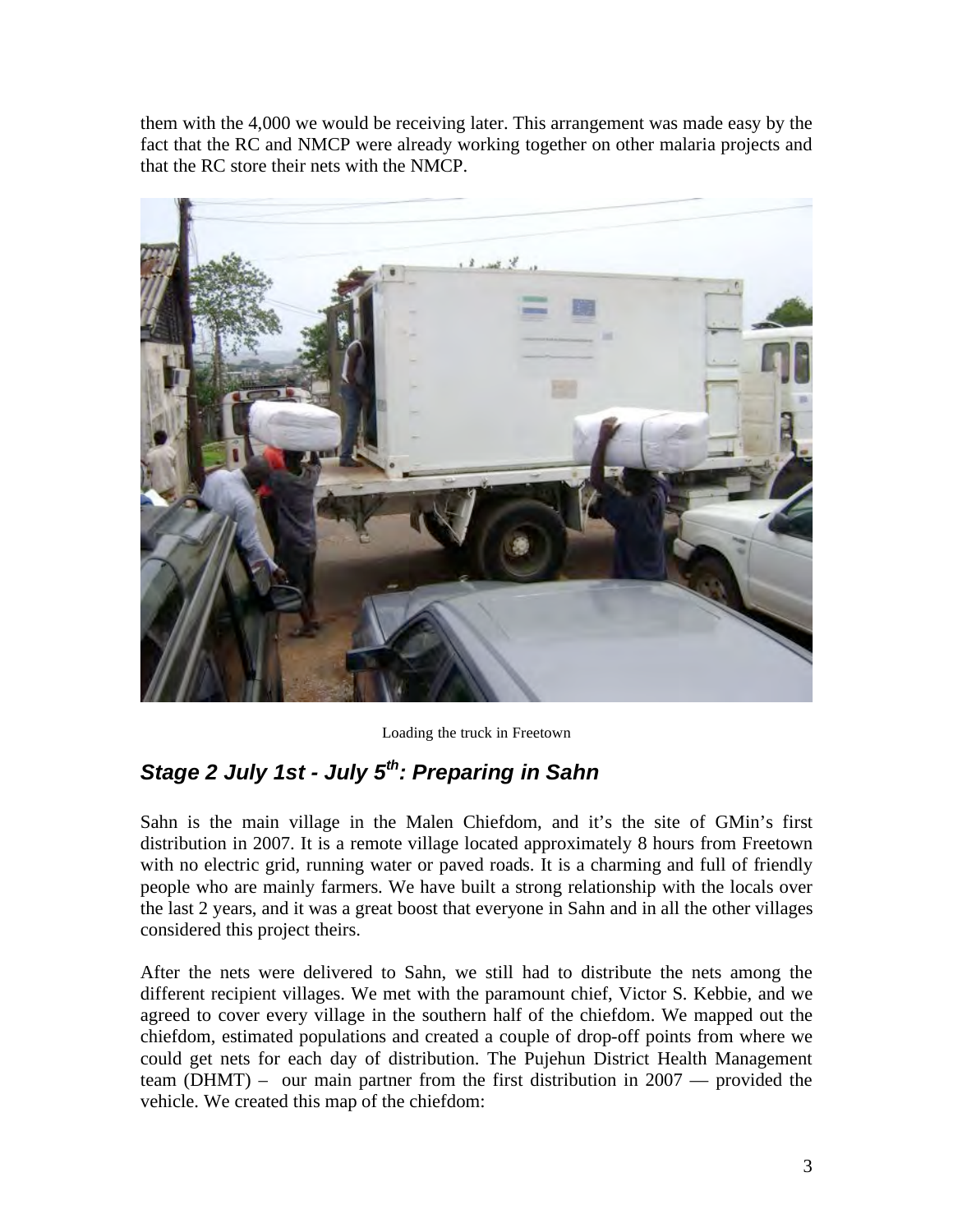

### Map of lower Malen



Dropping off the nets at various villages throughout the chiefdom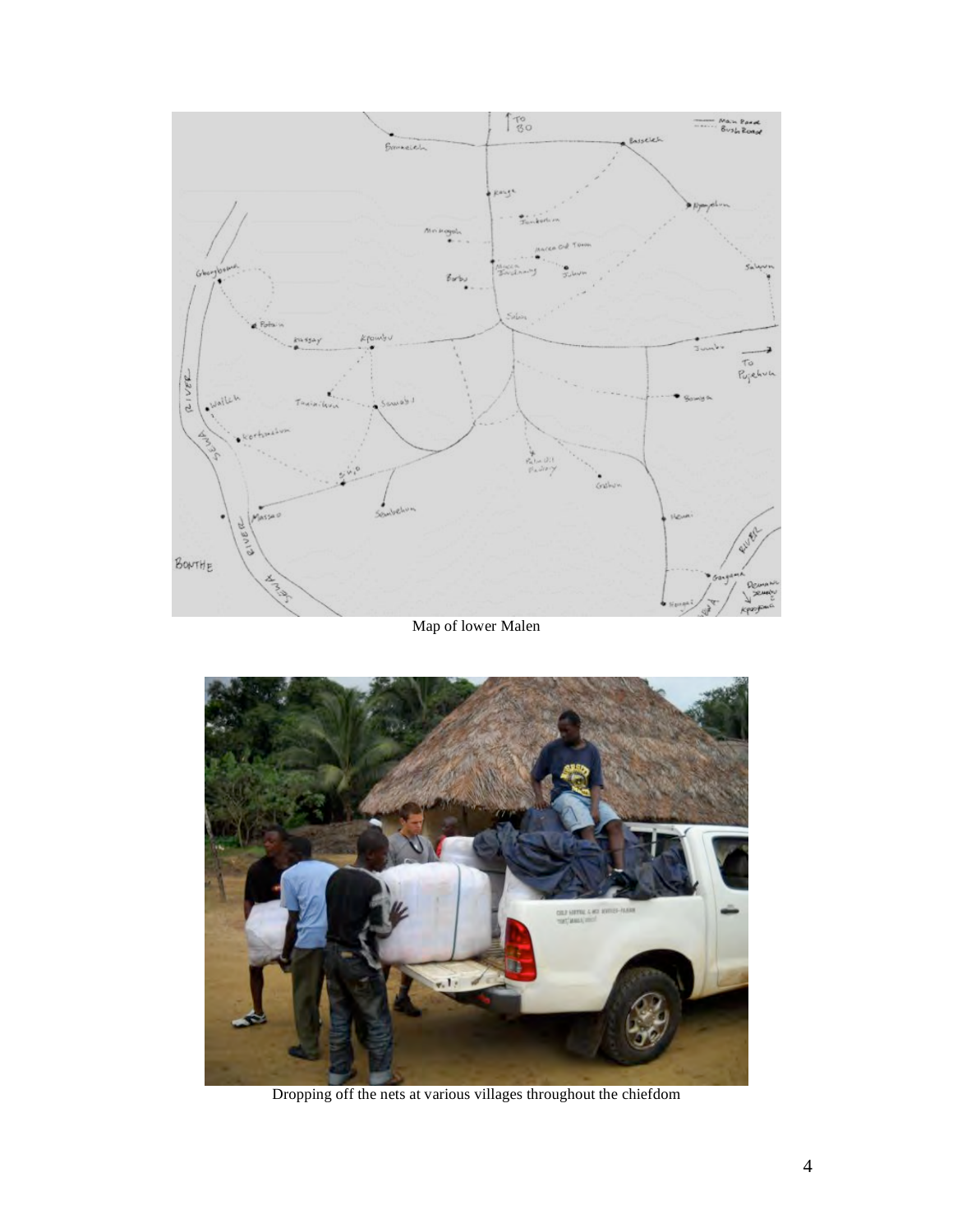## *Stage 3 July 6th - July 18th: The Distribution*

Each day, we would walk to a new village. We would wake up at 6:00 AM, wash our faces, eat a few loaves of bread and pack some water and stationery for the journey. Then we would trek up to 5 miles across streams, in the pouring rain or in the baking sun, usually in a single file to a new village where the people and the nets would be waiting for us.



On the road to Nyanyahun

Immediately after our arrival, a town meeting was called to order. The Chiefdom Speaker walked with us each day and he would introduce us to the Chief of the village. After the introductions, we would explain that we are from the organization Global Minimum, which was started by David Sengeh whose family hails from this chiefdom. We would also appoint one of the GMin members to introduce the rest of team, in Mende, before proceeding to a skit that demonstrates the purpose and method of using a mosquito net.

**The Skit**: The GMin team and locals often acted as mosquitoes, bed bugs and cockroaches that bit a person who was not sleeping under a net. This person got sick and eventually died. When the person used a net, the mosquitoes died and the person was healthier. The skit was narrated by a local Red Cross volunteer in Mende and the community members often participated with questions or answers to questions posed.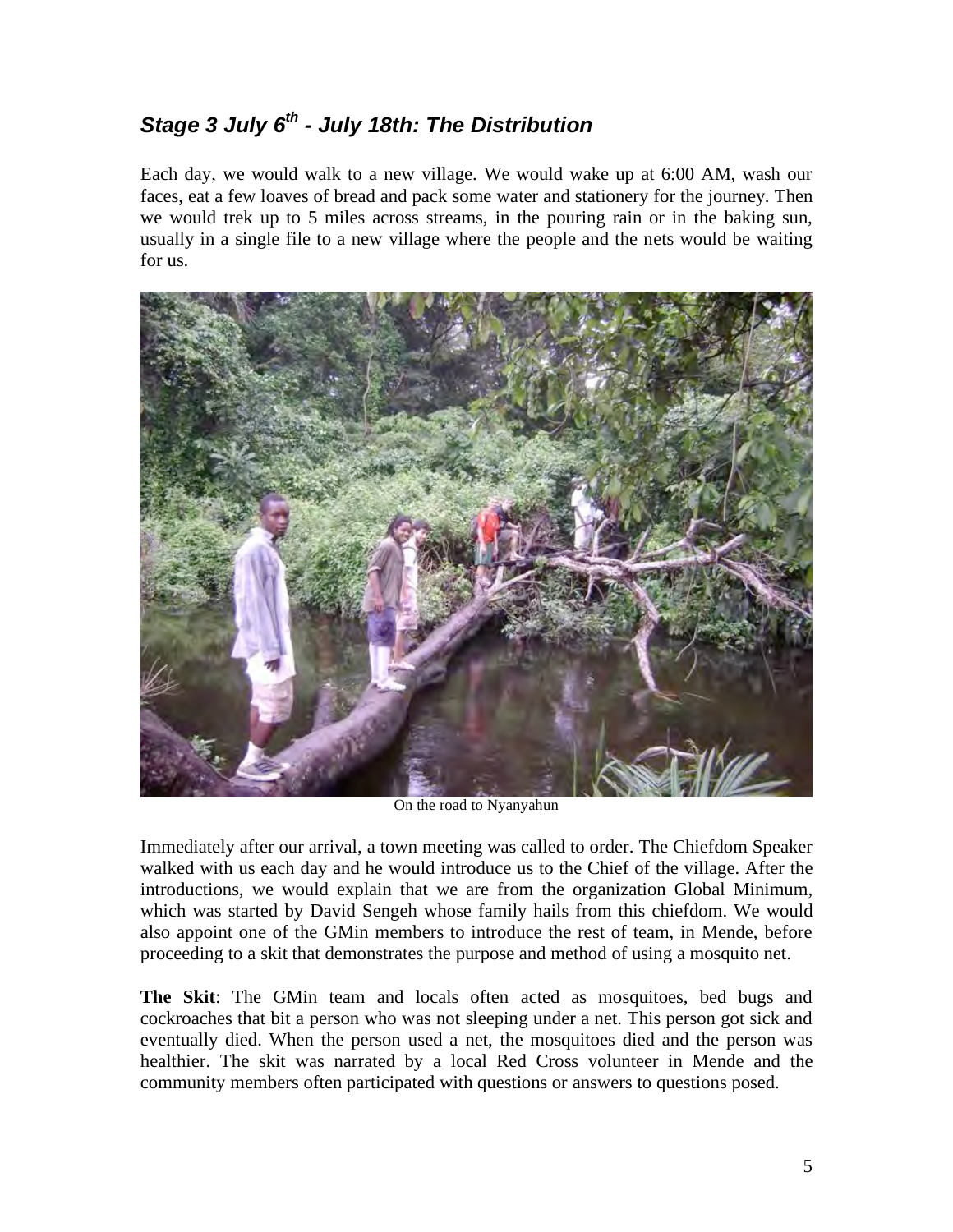

Performing the skit – getting sick from malaria



Safe under the mosquito net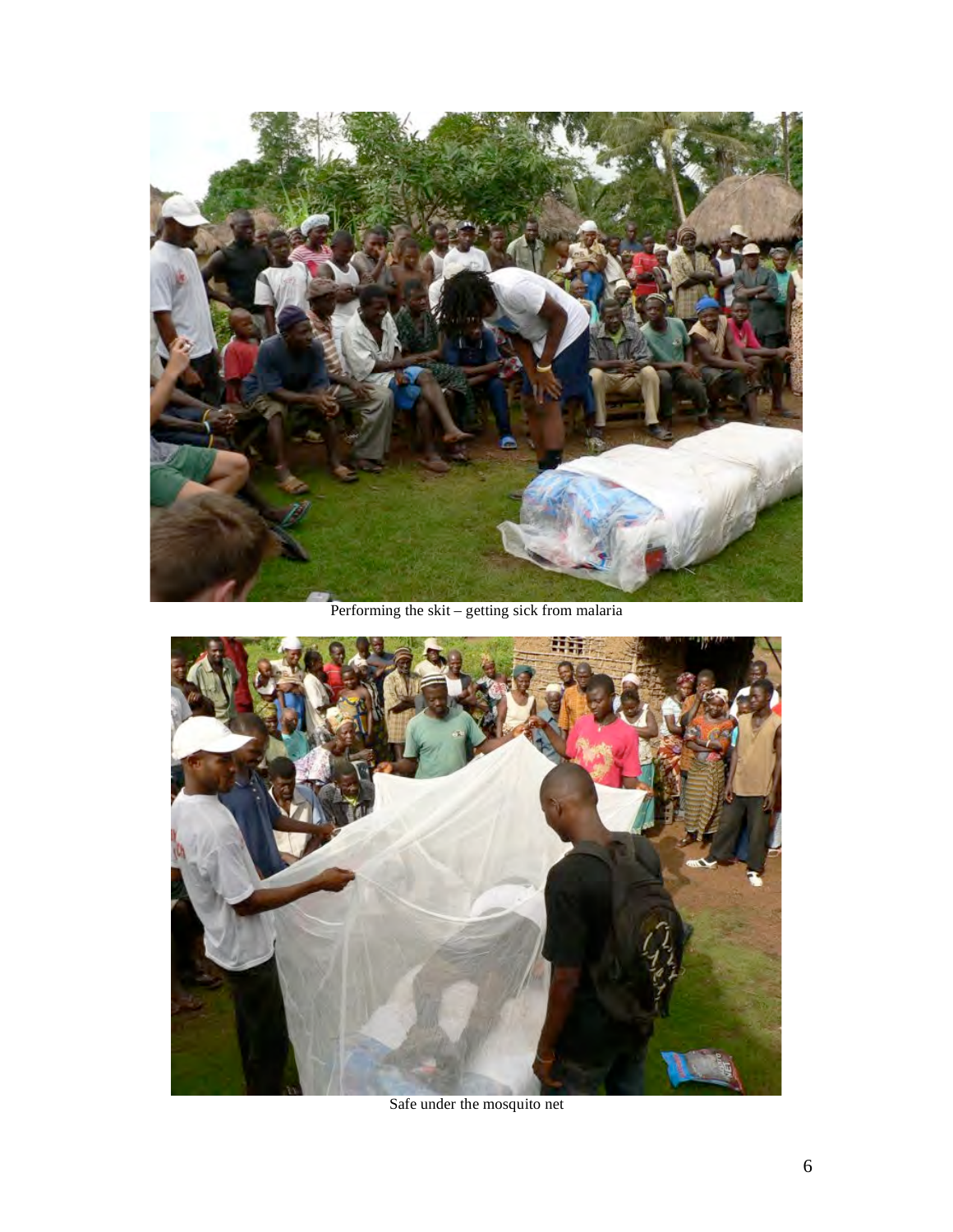### **Distributing the Nets:**

In every village, we formed multiple teams. Each team would have a GMin member and a local Red Cross volunteer, a representative of the DHMT – usually a Traditional Birth Attendant – or a high school student with a good command of English. A volunteer from the village would show each group around the different parts of the village. We visited each individual house to distribute the nets, do a demonstration over a bed if necessary and reinforce the lessons from the town meeting. We would answer any questions about the nets, and then unpack them from the plastic and hang them to air out for the day for excess insecticide to wear off. Since we usually arrived before noon, the nets were ready for use that same night. The teams conducted a small survey – approved by the Princeton Institutional Review Board – collecting demographic information and they kept a record of how many nets were handed out to each household.



Kpombu village: A GMin team doing their job – educating on the doorstep, unpacking the nets and leaving the nets to hang in the shade for a day..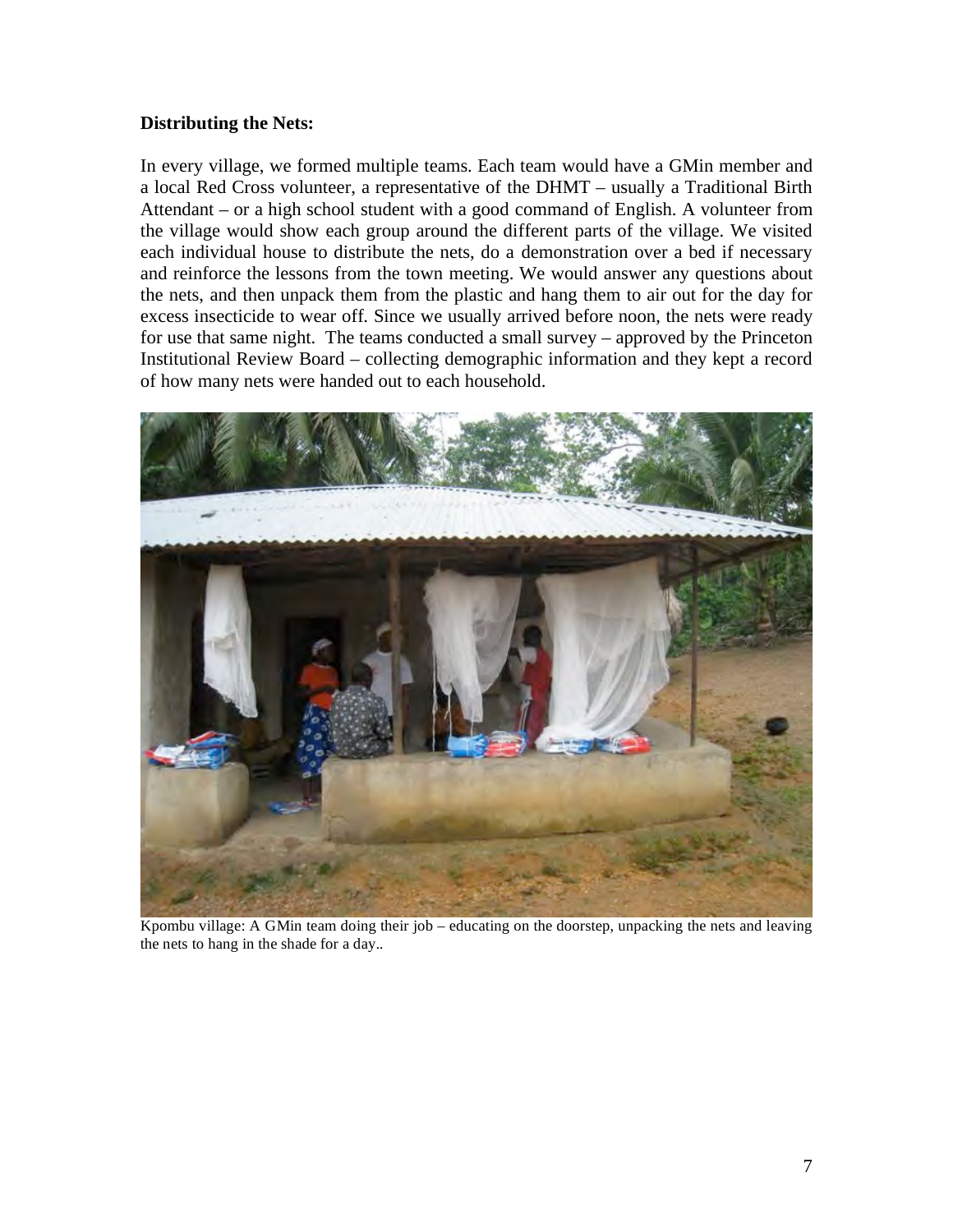

Yet another house. We visited each one in each village.



The end result: A net over a bed. This is what GMin has been working towards since 2007. A donor in our international network funds this net, it travels from East Asia to Sahn Malen and is now hanging over a bed protecting the inhabitants of this household from malaria. "GMin: *Global Input, Local Output."*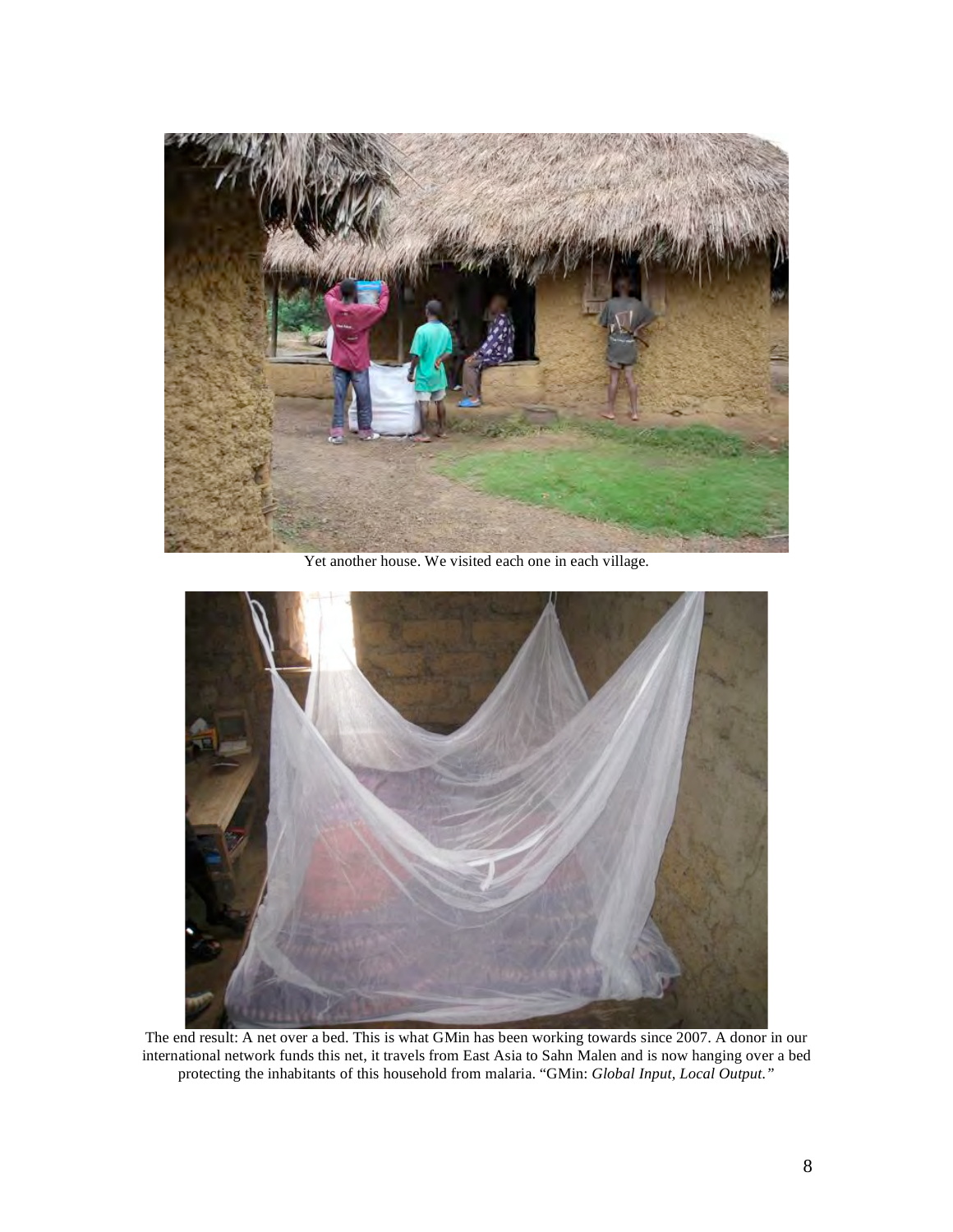The house visits were the key part of the distribution where we ensured that each net went to a family that needed it. We would talk to the head of the household, look around each house (when invited in) and then hand out nets corresponding to the number of sleeping spaces. There were some nets in place already, but they were old, not treated with insecticide or ridden with holes. In very few cases did we find nets that were new and insecticide-treated and those were duly not replaced.



An old linen tent. It's hot to sleep under and not insecticide-treated yet it is testimony to the fact that this community took the lead in the fight against malaria even before GMin arrived.

#### **Rapid Diagnostics Test:**

With the help of UNICEF-Sierra Leone and the NMCP, we were able to secure rapid diagnostic tests ("*paracheck*") and ACT to treat positive malaria cases during the testing. We worked with the DHMT to test all the under-fives and pregnant women (sick or not) in 4 of the 35 villages that we visited. 60% of all under-fives tested positive for malaria. When broken down by age, 30% of under-ones were positive while an incredible 87% of five year olds were positive for malaria. Rapid Diagnostic tests overstate the number of positive cases, but these figures nevertheless further indicates the need to cover every sleeping space rather than just give the nets for vulnerable groups, because children only rarely sleep on the beds with nets. Instead they sleep on the floor or on mats.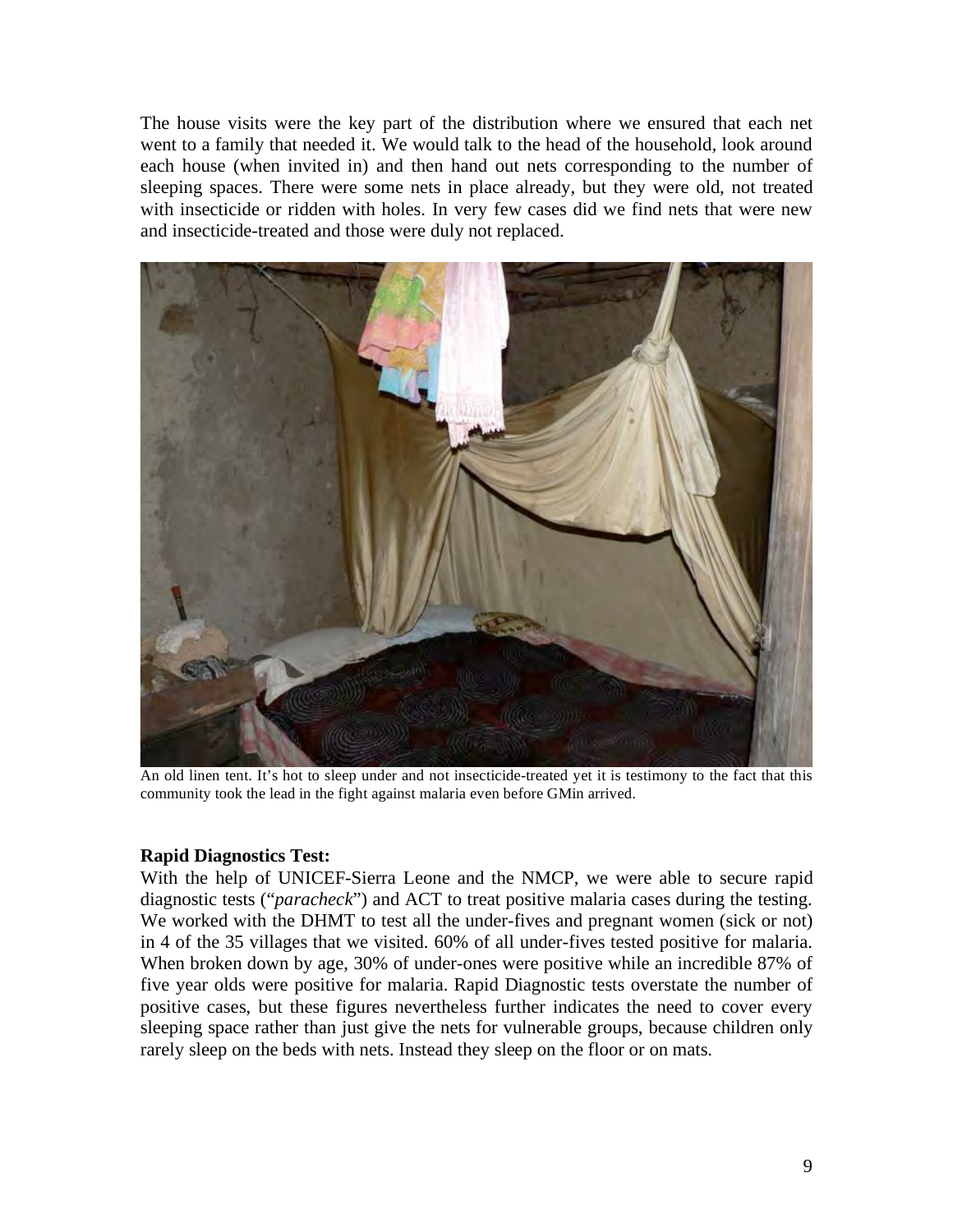We worked with local high school students identified by the president of GMin, David Sengeh, and their support was invaluable. To rally even more support in the chiefdom, GMin organized a soccer tournament for 10 big villages that received nets. The tournament was very popular with huge crowds, "Kick Out Malaria" cheers and heated discussions about who would end up as the ultimate winner.



Mathias Esmann with two high school students, Anthony (L) and Chris (R). Their efforts with translation and education were invaluable.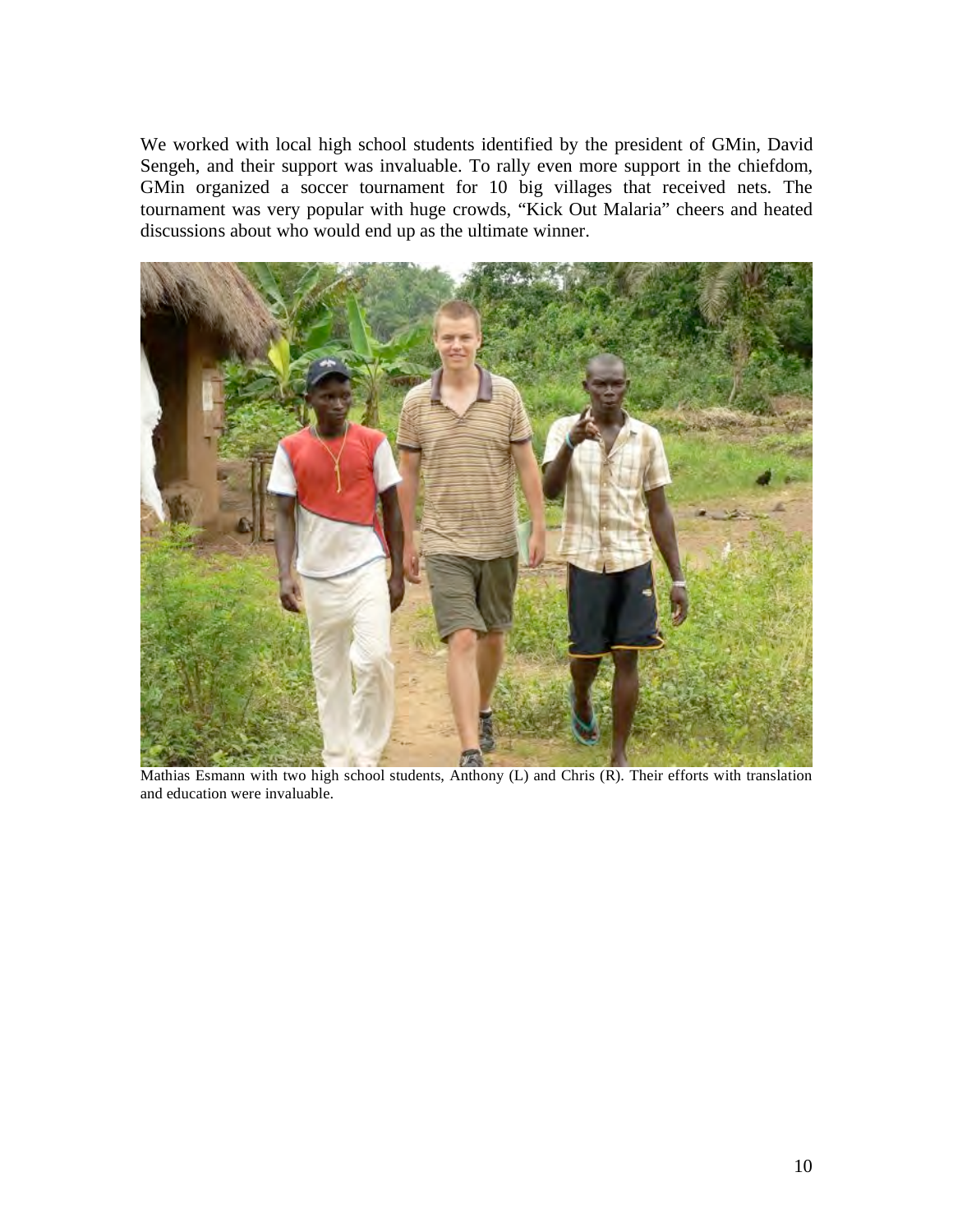

Soccer is serious in Sierra Leone. And a seriously good way to connect with people.



Moinina (center) was one of the stars of the tournament. He plays for the District team too.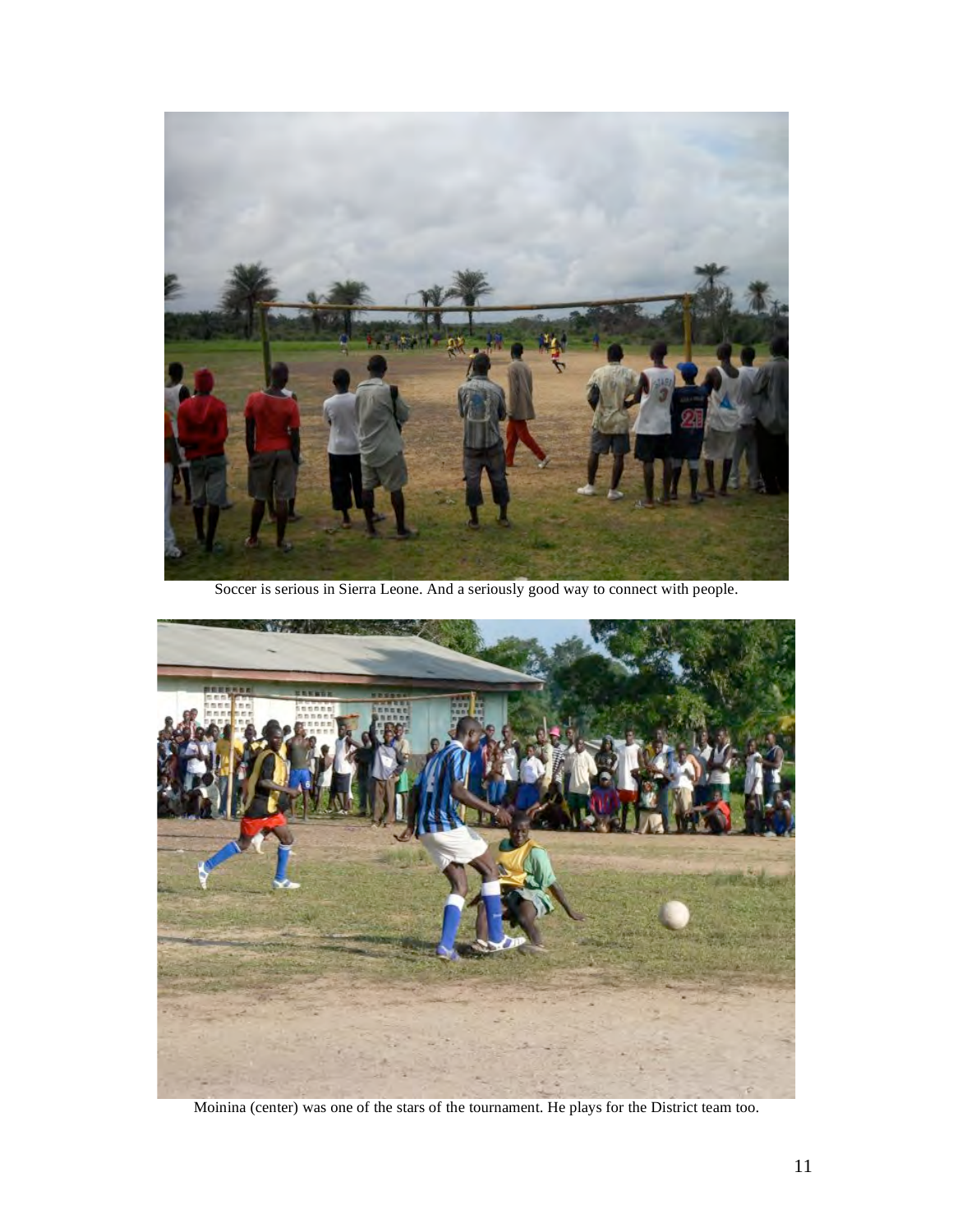# *Follow-up July 19th – August 1st:*

In order to find out whether the nets were being used, we agreed with the head of the local health clinic and a Red Cross volunteer coach to do follow-up. They will supervise four teams who will visit each house in the villages each month for the first three months following the distribution, and then every other month for a total of 3 years. The supervisors will report to the Pujehun DHMT who will then forward the reports to GMin. One GMin member stayed in Sierra Leone for two months after the distribution to follow the teams around and ensure that they collected and reported the data properly.



Training Session for the volunteers who will take over where GMin left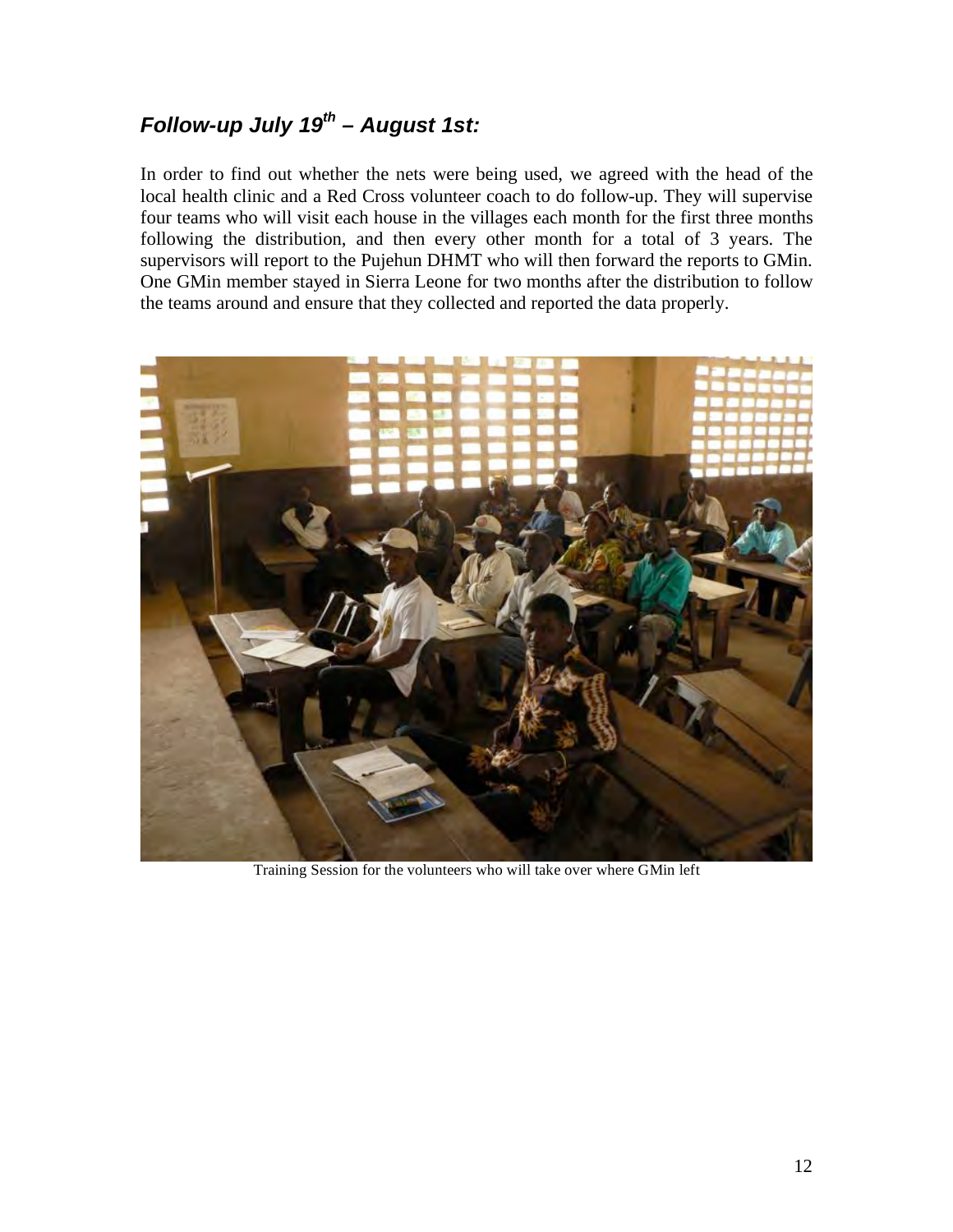

Flow chart for the work of the follow up teams

#### **Successes:**

We reached all villages in the southern part of the Malen chiefdom no matter how big or small and covered every sleeping space with an insecticide-treated mosquito net

We had no expenses for vehicles – we walked, and the incentives to our local team members were low by Western standards (2 \$ a day). That made our distribution incredibly economical, as the only major expense was the nets.

We made a connection with the local members of the chiefdom and created a framework for following up on the project.

We successfully cooperated with the National Malaria Control Program thus integrating our project into national efforts to control malaria, for example by incorporating our distribution data into the national statistics.

We established working relationships with the local chief, local government, the Red Cross-Sierra Leone, UNICEF-SL and the local District Health Medical Team.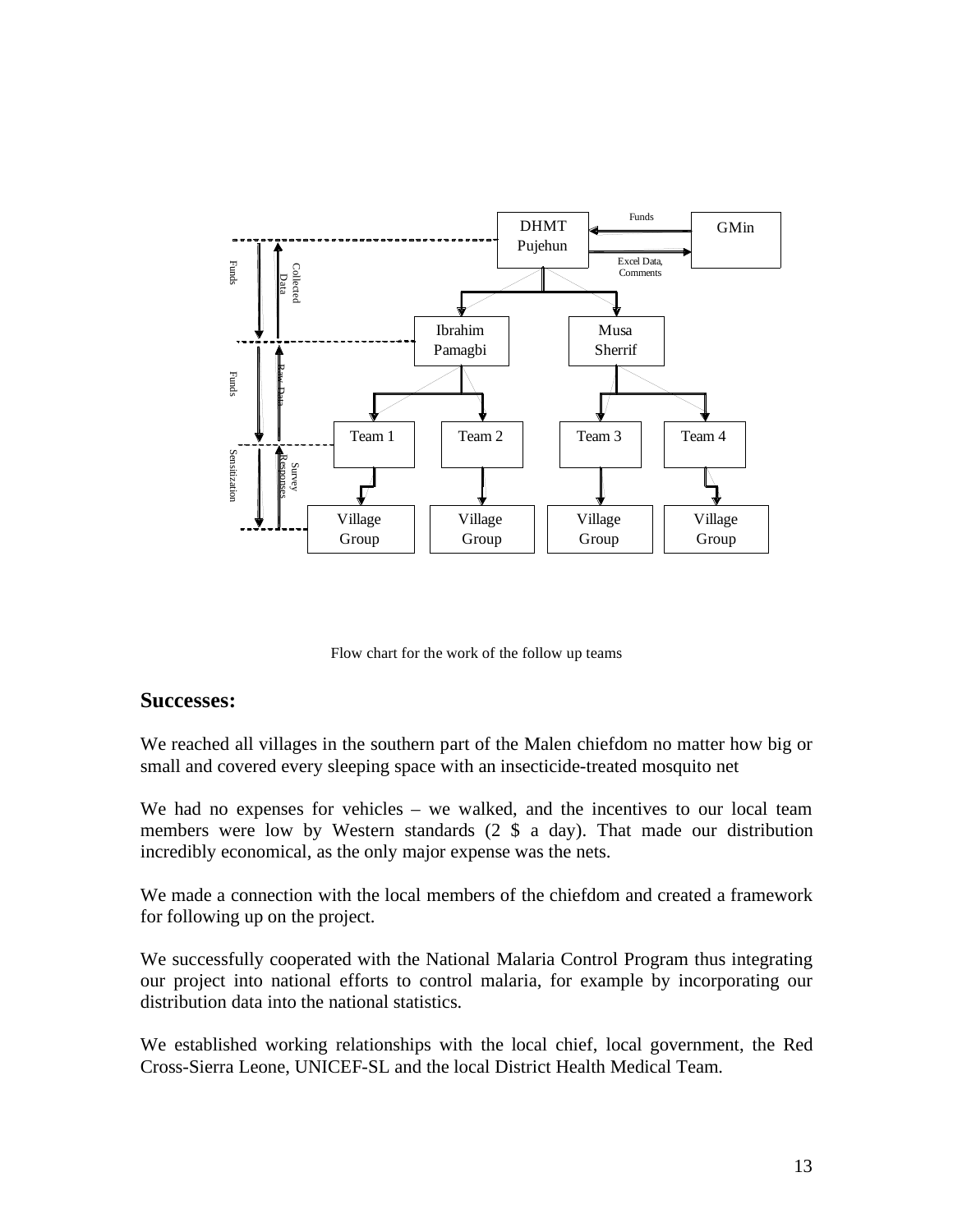### **Challenges**

We found that children normally slept on the floor rather than in beds. We also found that mosquito nets were mainly used to cover beds, so many children were effectively uncovered by a family's mosquito net even though they are the most vulnerable group. Our response was to give enough mosquito nets so that even floor spaces where covered.

However, some people tended to exaggerate the number of people in the household, and some increased the number of sleeping spaces by putting out extra mats on the floor. Some also took down old nets prior to our arrival. Our best shot at countering this was to stress that this was a community project initiated by a community member, and that we only had a limited number of nets so that any hoarding would take nets away from others. Our local team members questioned any suspicious household figures and urged people to be honest. This generally worked well.

We told people to go to the local health clinic when they felt the symptoms of malaria (as advised by the NMCP), but these clinics were not always stocked with enough drugs and they charged a small fee for registration that deterred many community members from going. We forwarded this issue to the NMCP and UNICEF.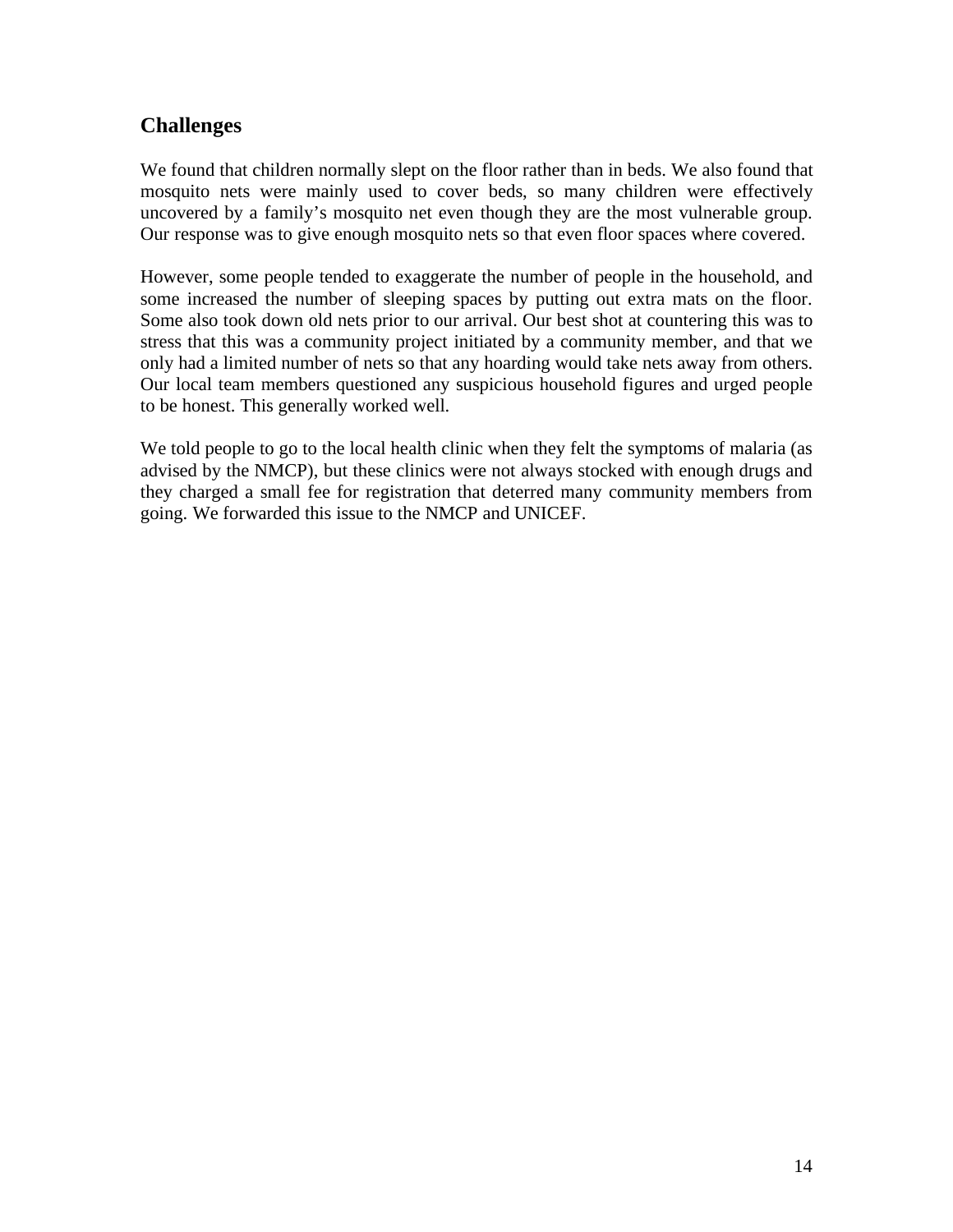### **Distribution Data**

|                     |             |                   |           |                   | Sleeping      | Under-         | Pregnant       |
|---------------------|-------------|-------------------|-----------|-------------------|---------------|----------------|----------------|
| <b>Town</b>         | <b>Date</b> | <b>Households</b> | Pop.      | <b>Nets Given</b> | <b>Spaces</b> | fives          | Women          |
| Nyanyahun           | 7/6/09      | 73                | 800       | 417               | 403           | 243            | 20             |
| <b>Basseleh</b>     | 7/7/09      | 79                | 850       | 390               | 401           | 221            | 29             |
| <b>Banneleh</b>     | 7/8/09      | 46                | 356       | 164               | 164           | 96             | 10             |
| <b>Kanga</b>        | 7/8/09      | 5                 | 59        | 27                | 27            | 21             | $\mathbf{1}$   |
| Jomborhun           | 7/8/09      | 16                | 134       | 54                | 54            | 33             | 6              |
| Monogoh             | 7/9/09      | 6                 | 52        | 20                | 20            | 17             | $\pmb{0}$      |
| Juhun               | 7/9/09      | 6                 | 46        | 21                | 20            | 10             | $\pmb{0}$      |
| Old<br><b>Macca</b> |             |                   |           |                   |               |                |                |
| Town                | 7/9/09      | 17                | 83        | 38                | 38            | 23             | $\mathbf{3}$   |
| <b>Macca</b>        |             |                   |           |                   |               |                |                |
| <b>Junction</b>     | 7/9/09      | 10                | 111       | 48                | 48            | 19             | $\mathbf{3}$   |
| <b>Borbu</b>        | 7/9/09      | $\overline{4}$    | 54        | 25                | 23            | 19             | $\mathbf{1}$   |
| <b>Kpombu</b>       | 7/10/09     | 52                | 465       | 179               | 176           | 111            | 6              |
| <b>Kassay</b>       | 7/10/09     | 39                | 412       | 162               | 162           | 97             | $\overline{7}$ |
| <b>Taninihun</b>    | 7/10/09     | 14                | $\pmb{0}$ | 45                | 43            | 26             | $\overline{2}$ |
| <b>Bamba</b>        | 7/11/09     | 55                | 524       | 217               | 213           | 139            | 26             |
| Gambia              | 7/11/09     | 10                | 130       | 44                | 44            | 22             | 0              |
| Gangama             | 7/11/09     | 8                 | 56        | 31                | 30            | 27             | $\overline{4}$ |
| Hongai              | 7/11/09     | 69                | 593       | 245               | 244           | 141            | 18             |
| Henai               | 7/11/09     | 61                | 473       | 205               | 201           | 70             | 18             |
| Sembehun            | 7/13/09     | $10\,$            | 89        | 37                | 36            | 16             | $\overline{2}$ |
| Sinjo               | 7/13/09     | 39                | 364       | 153               | 152           | 82             | 10             |
| Semabu              | 7/13/09     | 63                | 511       | 218               | 219           | 107            | 35             |
| Gehun               | 7/13/09     | 3                 | 25        | 9                 | 9             | $\,6\,$        | $\mathbf{1}$   |
| Jumbu               | 7/14/09     | 55                | 481       | 180               | 180           | 138            | 15             |
| Kpetewoma           | 7/14/09     | 0                 | $\pmb{0}$ | $\pmb{0}$         | $\pmb{0}$     | $\pmb{0}$      | 0              |
| Sahuun              | 7/14/09     | 20                | 141       | 63                | 62            | 30             | $\mathbf{1}$   |
| Demawu              | 7/15/09     | 30                | 186       | 79                | 79            | 66             | 11             |
| Semabu 2            | 7/15/09     | 12                | 90        | 39                | 38            | 23             | $\overline{7}$ |
| <b>Kpangama</b>     | 7/15/09     | $\overline{7}$    | 61        | 26                | 26            | 22             | 9              |
| Kortumahun          | 7/16/09     | 41                | 332       | 151               | 150           | 72             | 9              |
| <b>Massao</b>       | 7/16/09     | 18                | 148       | 71                | 69            | 43             | 9              |
| Walleh              | 7/16/09     | 3                 | 36        | 17                | 17            | $\overline{4}$ | $\pmb{0}$      |
| Fakaba              | 7/17/09     | 24                | 222       | 89                | 89            | 74             | 12             |
| Potain              | 7/17/09     | 17                | 126       | 65                | 65            | 25             | $\mathbf{1}$   |
| Gbongboma           | 7/17/09     | 24                | 133       | 77                | 77            | 45             | 3              |
| Gondorhun           | 7/18/09     | 61                | 484       | 212               | 214           | 107            | 13             |
| <b>Kpangba</b>      | 7/18/09     | 33                | 264       | 99                | 106           | 62             | 12             |
|                     |             | 1030              | 8891      | 3917              | 3899          | 2257           | 304            |

This is the breakdown of nets per village in the chiefdom. The total is not 4000 due to the fact that some of the distributors forgot to record some households, and other inaccuracies. A few nets also "disappeared" during distribution in villages. This is regrettable, but not a significant problem and the nets will still end up hanging over a bed somewhere in the chiefdom.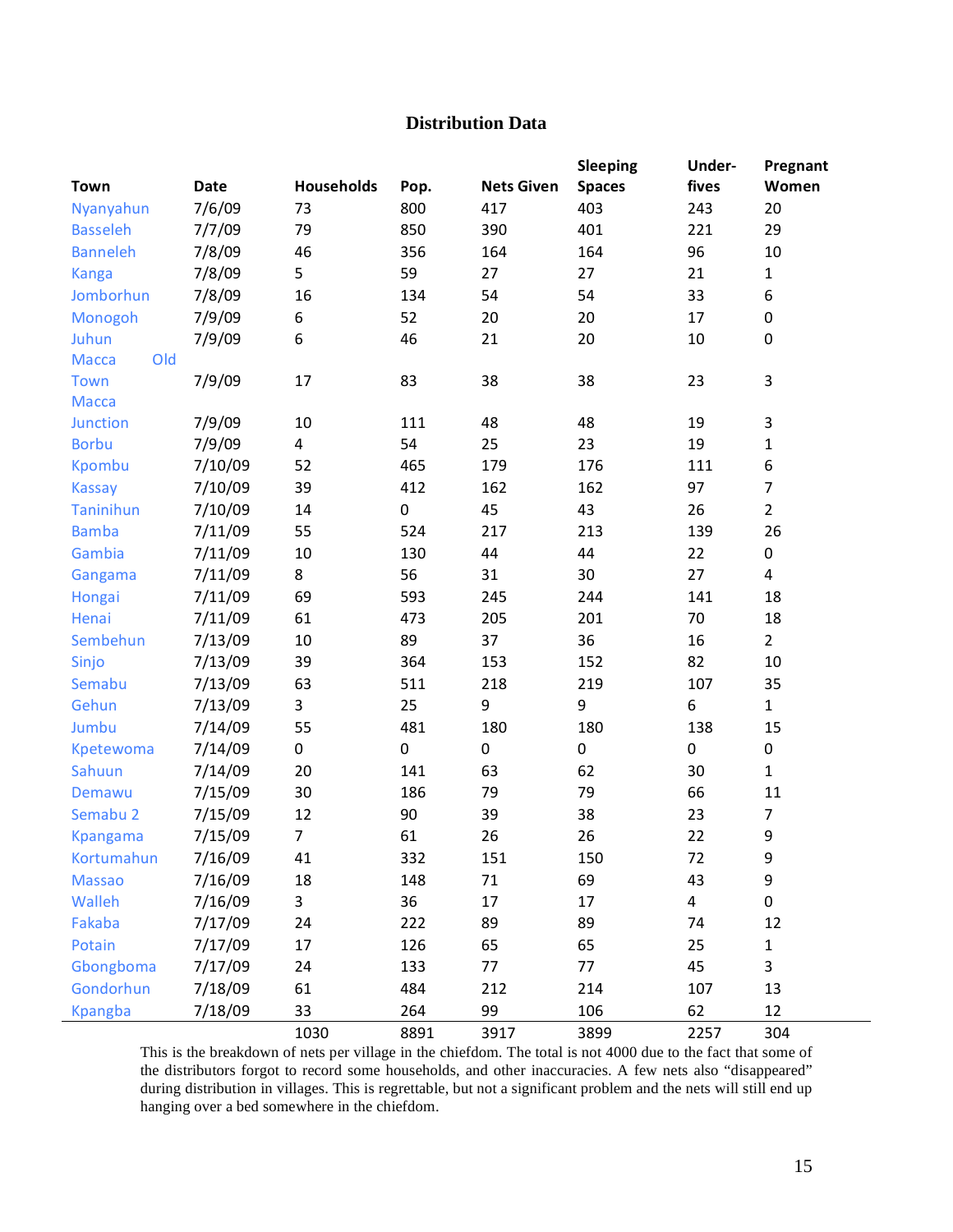## *Appreciation*

The Minus Malaria Initiative funded by the Project Pericles Fund at Swarthmore College (www.globalhealthforum.org) raised funds for the majority of the nets purchased. We are grateful for their partnership. Their executive board member Lois Park even paid us a visit in the Sahn village!

We would like to thank the Against Malaria Foundation, without them this distribution would not have been possible. They provided us with a trustworthy fundraising site, they ordered the nets for us, and they ensured that we could ship them free of charge to Sierra Leone.

In addition we would like to thank:

Our many donors who funded nets from all over the world;

UNICEF-Sierra Leone for providing advice on how to best distribute nets and for providing extra malaria drugs for the health centers in the Malen Chiefdom;

The Red Cross for allowing us to ship our nets in their container for free;

The Red Cross Sierra Leone for providing volunteers for our distribution;

The National Malaria Control Program of Sierra Leone for lending their truck for the transport of the nets from Freetown to Sahn, for providing the *paracheck* and lots of advice;

The DHMT of Pujehun for lending us their truck for the drop off of nets and for leading the follow up program for the next 3 years;

The Pujehun District Government Council for supporting our project and providing funds to repair the motorbikes of the follow-up supervisors;

And finally, the people of the Malen Chiefdom for warmly hosting us.